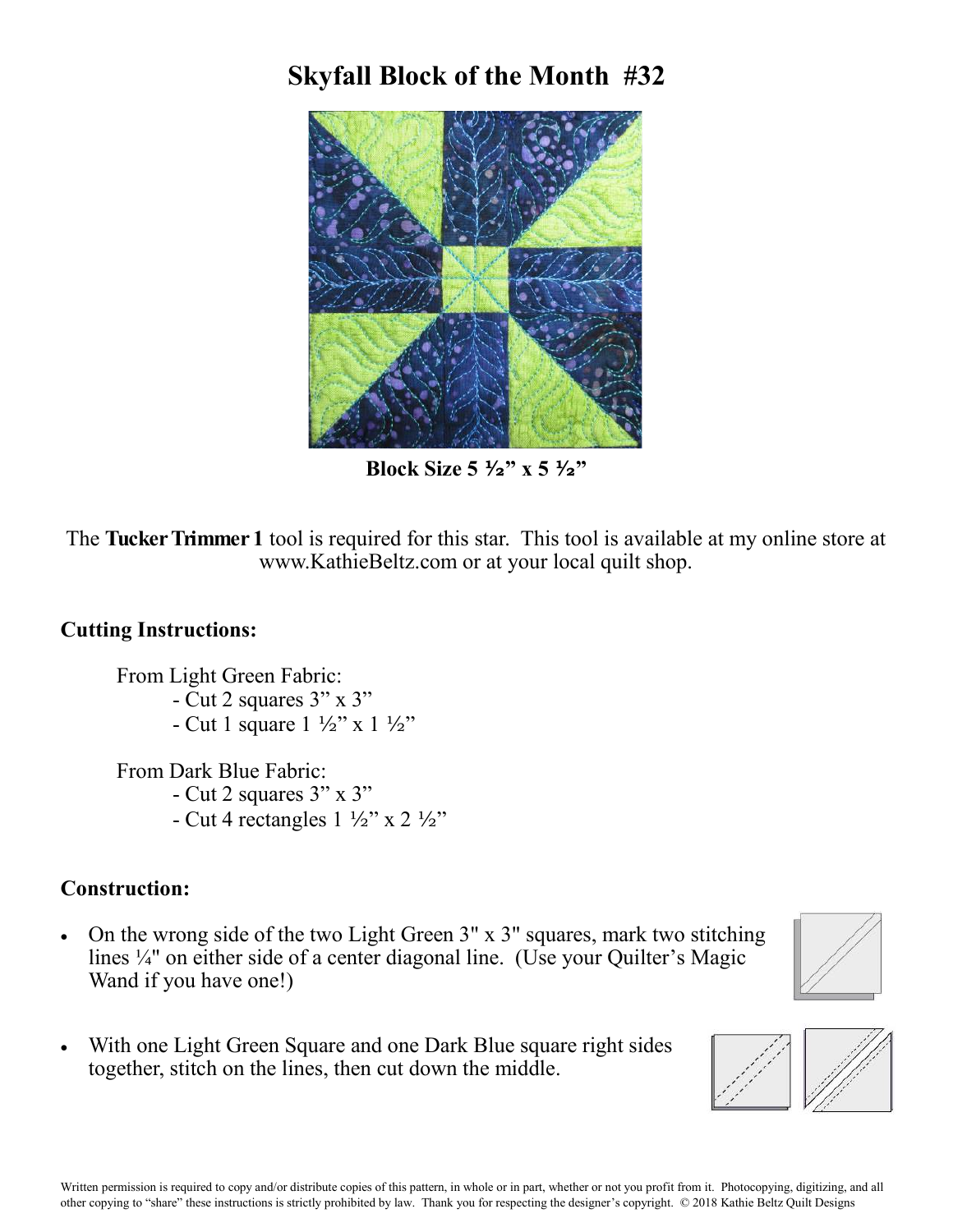Press seams toward the Dark Blue fabric on all four blocks.

- Now trim the blocks to 2  $\frac{1}{2}$ " square. Position the Tucker Trimmer<sup>TM</sup> over the block, so that the  $2\frac{1}{2}$ " dashed-line square is on top of the fabric and the solid diagonal line sits on top of the stitched seam as shown. Trim two sides.
- Rotate the block and position the Tucker Trimmer<sup>™</sup> again over the block. Make sure that the  $2 \frac{1}{2}$ " dashed-line square lines up with the two sides you just trimmed, and the solid diagonal line sits on top of the stitched seam as shown. Trim the other two sides.
- Lay out the four Half Square Triangle blocks, the Light Green square, and the four Dark Blue rectangles as shown in the diagram.

- Sew the rectangle and the two Half Square Triangle blocks together in the top and bottom rows - press seams in.
- Sew the two rectangles and the Light Green square together in the middle row press seams out.